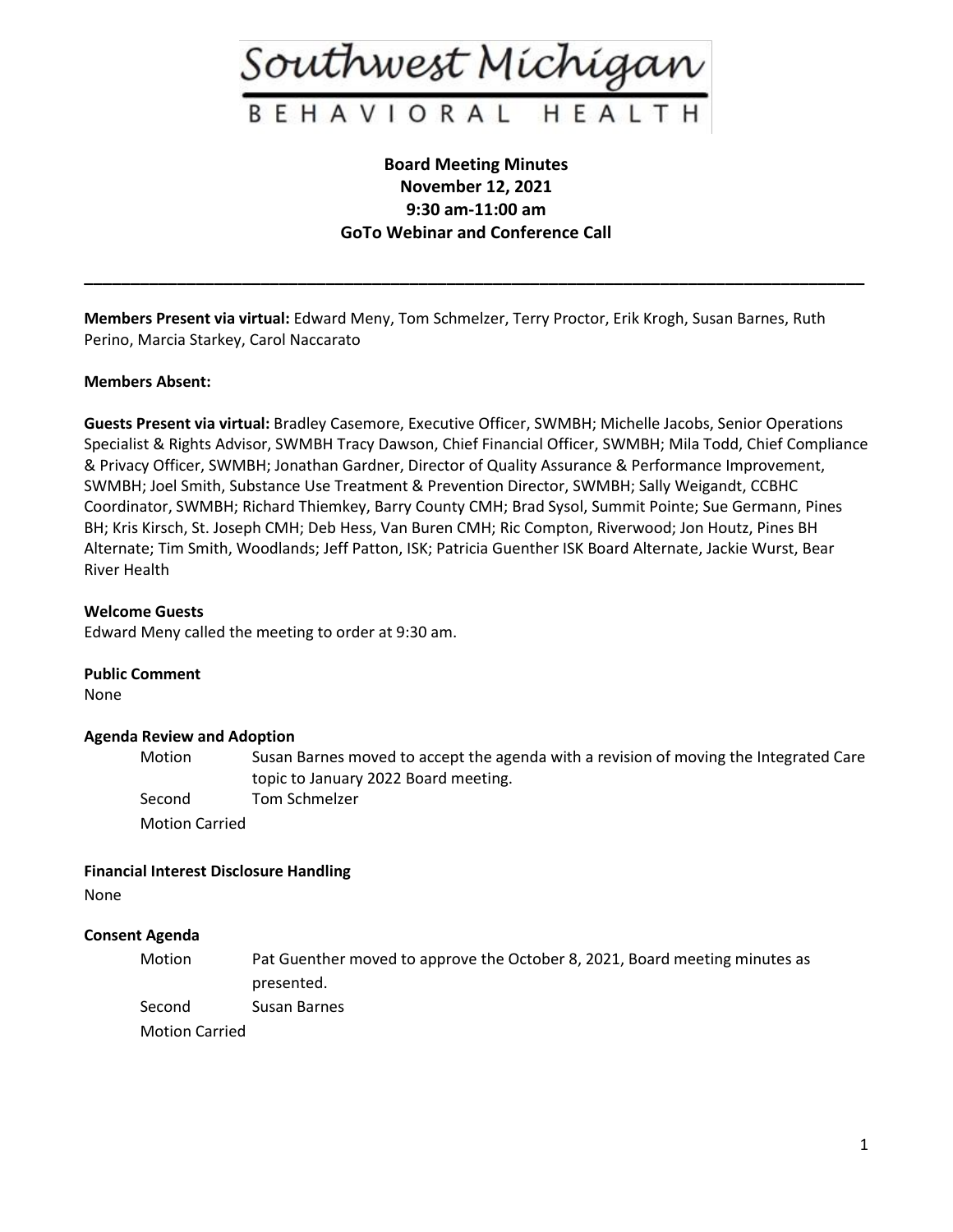Mila Todd reported as documented regarding Credentialing of Behavioral Health Practitioners and Credentialing of Organizational Providers. Discussion followed. Motion Pat Guenther moved to approve the Credentialing of Behavioral Health Practitioners and Credentialing of Organizational Providers as presented. Second Susan Barnes Motion Carried

#### **Operations Committee**

#### **Operations Committee Minutes September 29, 2021**

Edward Meny reviewed the minutes as documented. There were no questions, and the minutes were accepted.

## **Ends Metrics**

#### **Integrated Care**

Brad Casemore noted that this topic will be moved to the January 2022 Board meeting due to delay in reporting from the State.

#### **Fiscal Year 2021 Health Services Advisory Group (HSAG) External Quality Compliance Results**

Jonathan Gardner reported as documented. Mila Todd noted that SWMBH's response and feedback to HSAG expressed the same concerns and issues that other PIHPs expressed to HSAG. Discussion followed.

Motion Ruth Perino moved that the data is relevant and compelling, the Executive Officer is not in compliance and the ends do not need revision at this time.

Second Tom Schmelzer Motion Carried

# **Fiscal Year 2021 Health Services Advisory Group (HSAG) Performance Measure Validation Audit**

Jonathan Gardner reported as documented. Discussion followed.

Motion Tom Schmelzer moved that the data is relevant and compelling, the Executive Officer is not in compliance and the ends do not need revision at this time.

Second Susan Barnes

Motion Carried

## **Board Actions to be Considered**

## **Executive Officer Performance Evaluation**

Edward Meny stated that the Executive Committee met last month and reviewed all the required documents listed in SWMBH Board Policy EO-002 Monitoring of Executive Performance in regards to Brad Casemore's performance for last Fiscal Year. Edward Meny commented that the executive committee was impressed with Brad Casemore and SWMBH staff performance.

Motion Edward Meny moved that the executive committee would like to commend Brad and his team at Southwest Michigan Behavioral Health for a job well done. Your performance during this COVID pandemic has been exceptional and deserving of the highest praise. With faith in Brad as an executive officer, the executive committee wishes to retain Brad's services in the capacity of executive officer and compliment him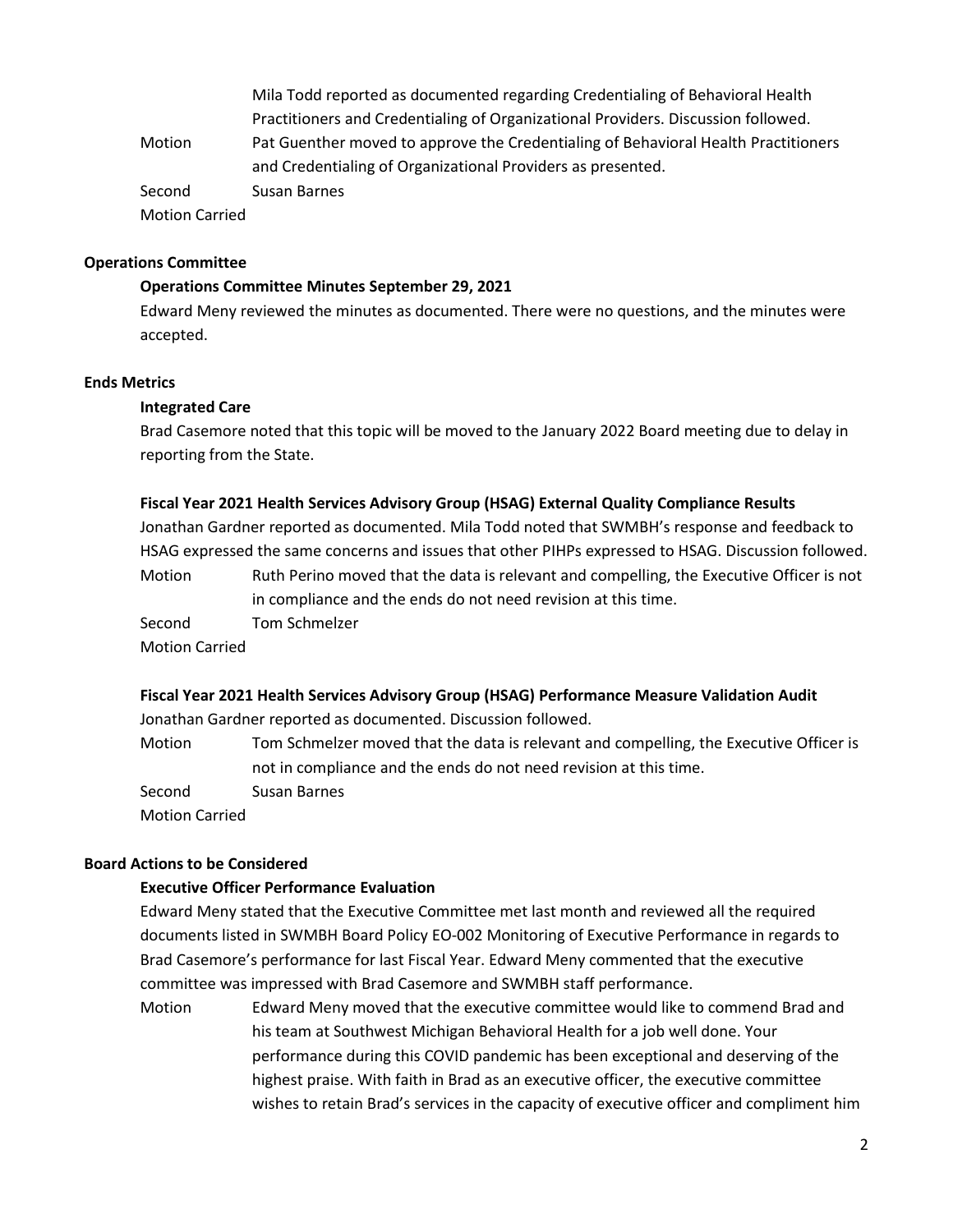for a job well done. We recommend a motion to the board that the executive officer is in compliance with policy E0 - 002 and the policy does not need revision and I so move.

Second Susan Barnes

Motion Carried

## **Membership in Michigan Consortium for Healthcare Excellence (MCHE)**

Brad Casemore noted SWMBH Policy BEL-010 RE 501c3, Roman numeral II, #4 requiring the SWMBH Board to evaluate MCHE membership and continuation of membership interest. Brad Casemore gave a brief history and cited reasons to continue membership.

Motion Carol Naccarato moved SWMBH should maintain its membership in MCHE. Second Ruth Perino Motion Carried

#### **December Holiday Luncheon**

Edward Meny suggested to Board Members that a holiday luncheon in January would be a good idea since the Board will be back meeting live. Board Members agreed. Brad Casemore and Michelle Jacobs to prepare plans for a January luncheon with details to be shared at the December Board meeting.

*Erik Krogh, Kalamazoo Board member, joined the meeting and took the place, as primary voter of Pat Guenther, Kalamazoo Board Alternate voting member*

#### **Board Policy Review**

#### **BG-003 Unity of Control**

Edward Meny reported as documented.

Motion Susan Barnes moved that the Board is in compliance and policy BG-003 Unity of Control does not need revision.

Second Erik Krogh

Motion Carried

#### **EO-002 Monitoring of Executive Performance**

Edward Meny reported as documented.

Motion Erik Krogh moved that the Board is in compliance and policy EO-002 Monitoring of Executive Performance does not need revision. Second Ruth Perino Motion Carried

#### **Executive Limitations Review**

#### **BEL-010 RE 501 (c) (3) Representation**

Erik Krogh reported as documented.

- Motion Erik Krogh moved that the Executive Officer is in compliance with policy BEL-010 RE 501 (c) (3) Representation and the policy does not need revision.
- Second Tom Schmelzer

Motion Carried